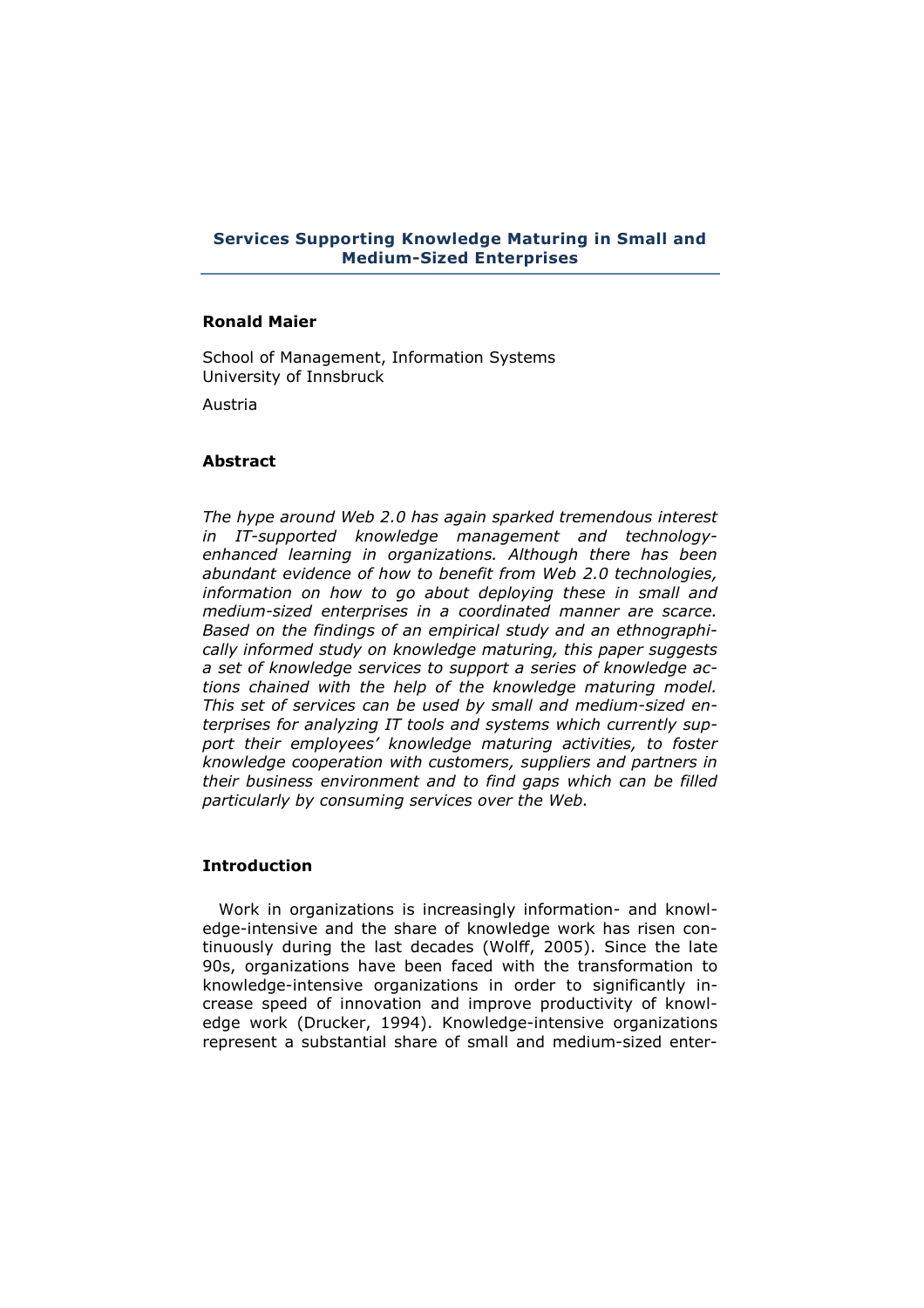prises (SMEs) which are considered the backbone of innovation in the European economy. Knowledge intensity refers to, among other things, a high share of highly skilled and/or creative employees, operations that aim at providing knowledge-intensive products and services, high importance of experiences, high degree of innovations, in some industry sectors this results in a high number of patents, central importance of customer knowledge, high need for communication and a high degree of information needs (Starbuck 1992, Alvesson 2004). However, compared to more traditional, predominantly manual, data- or service-oriented work, the unstructured, creative and expertisedriven knowledge work cannot be designed with standardized management approaches and cannot be easily supported by information and communication technologies (ICT), e.g., workflows or single application systems.

Resorting to Knowledge management (KM) has been suggested to help solve these issues. During the last twenty years, businesses have faced four distinctive phases of KM. The first phase could be termed human-oriented KM. Organizations realized the value of their "human capital" and bundled a number of instruments aiming at the individual knowledge worker and her productivity. The next phase was backed by tremendously increased opportunities offered by ICTs and could be called technology-oriented KM. Organizations were eagerly experimenting with new ICTs in attempts to benefit from the promised changes that would come about by implementing KM tools and systems. In a third phase which primarily was fueled by the emphasis on business processes typical for German-speaking countries, KM methods, tools and instruments were repositioned as knowledge processes and linked to knowledge-intensive business processes. Thus, KM initiatives could be designed with the same language as was used in organizational design and ICT support of business activities in general, the language of business processes. After human-oriented, technology-oriented and process-oriented KM, recently a fourth KM phase has reached businesses backed by the hype keywords Web 2.0 and social software: collaborative KM. While in many organizations knowledge workers are busy trying out new alternatives for production of contents, for networking and for self-directed learning, questions arise how these activities can be coordinated or guided so that they are in line with organizational goals.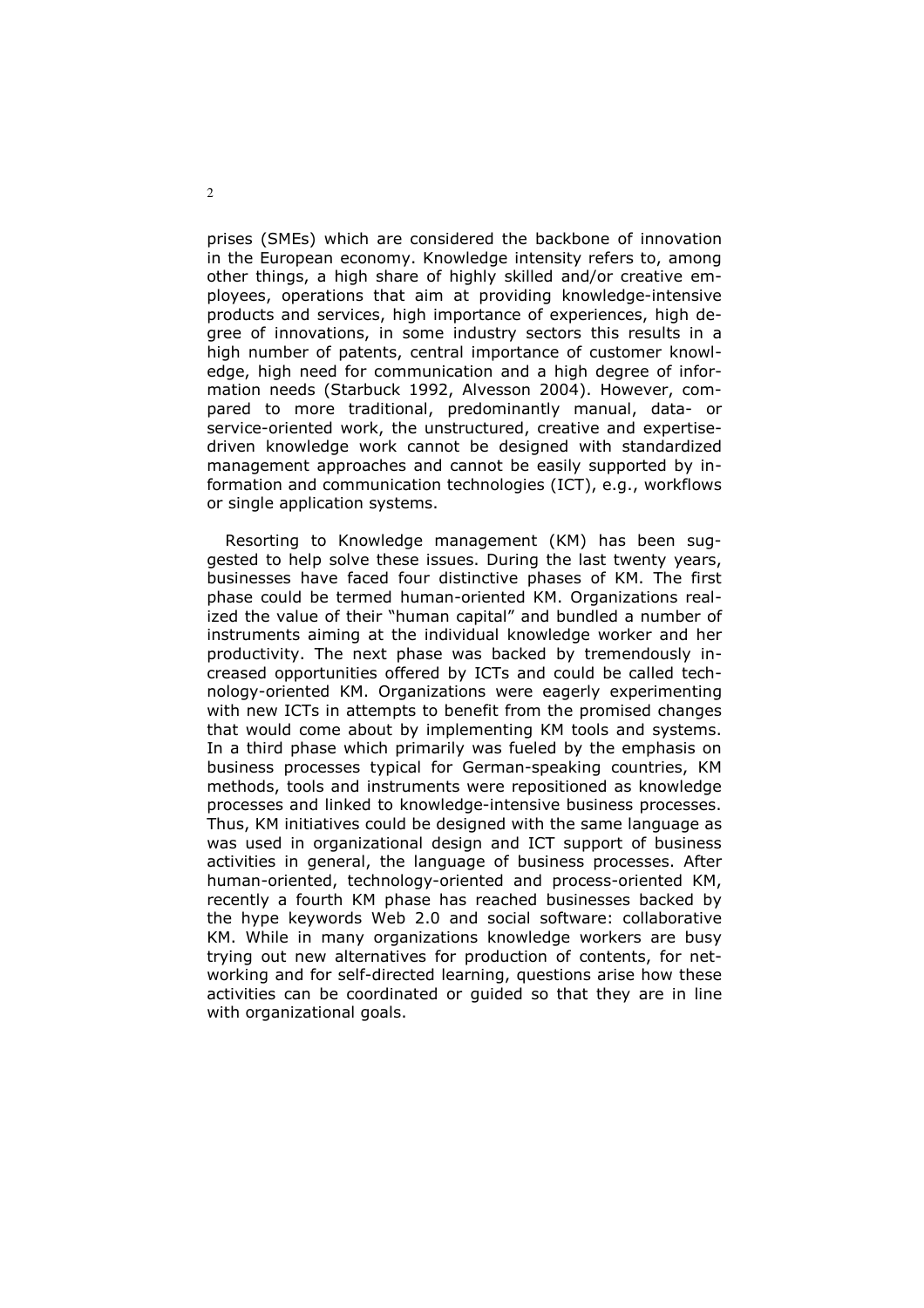As a result, an enormous number of fragmented KM measures, procedures, instruments and tools have been proposed which claim to solve particular knowledge-related problems, but are not connected or integrated. Even though many authors have studied the strategic perspective of KM, e.g., (April, 2002; Hansen et al. 1999; Ordóñez de Pablos, 2002; Zack, 1999), processoriented KM strategies in particular (Davenport et al. 1996), in order to integrate KM initiatives and guide their organizationwide implementation, these considerations still remain on an abstract level. Particularly actors designing KM initiatives for SMEs are overwhelmed by the number of measures, procedures, instruments and tools proposed in the literature and thus require guidance in selecting and composing services to support those knowledge activities that are deemed most valuable in their business context.

This paper argues that composition or integration of knowledge services in organizations requires their alignment with the help of the knowledge maturing model (Maier & Schmidt 2007) that connects them according to a set of knowledge activities. Section 2 briefly introduces the concept of knowledge service. Section 3 describes the knowledge maturing model. Section 4 presents a list of knowledge services supporting the activities defined in the knowledge maturing model. Section 5 finally discusses application of the model in KM initiatives for SMEs and concludes the paper.

## Knowledge Services

 Since software engineering was founded as a discipline in the 70s, computer scientists have searched for ways to describe basic or advanced building blocks out of which software systems can be composed. The main advantages are reduced cost and time as well as improved quality through modularization, reusability, stability and interoperability of the resulting software systems. There are a number of different terms for building blocks, e.g., functions, procedures, modules, classes or components. Recently, service has been the central concept for a redefinition of the technical and conceptual foundation for these main building blocks from a more business-oriented perspective. A service consists of contract, interface and implementation. It has distinctive functional meaning typically reflecting a high-level business con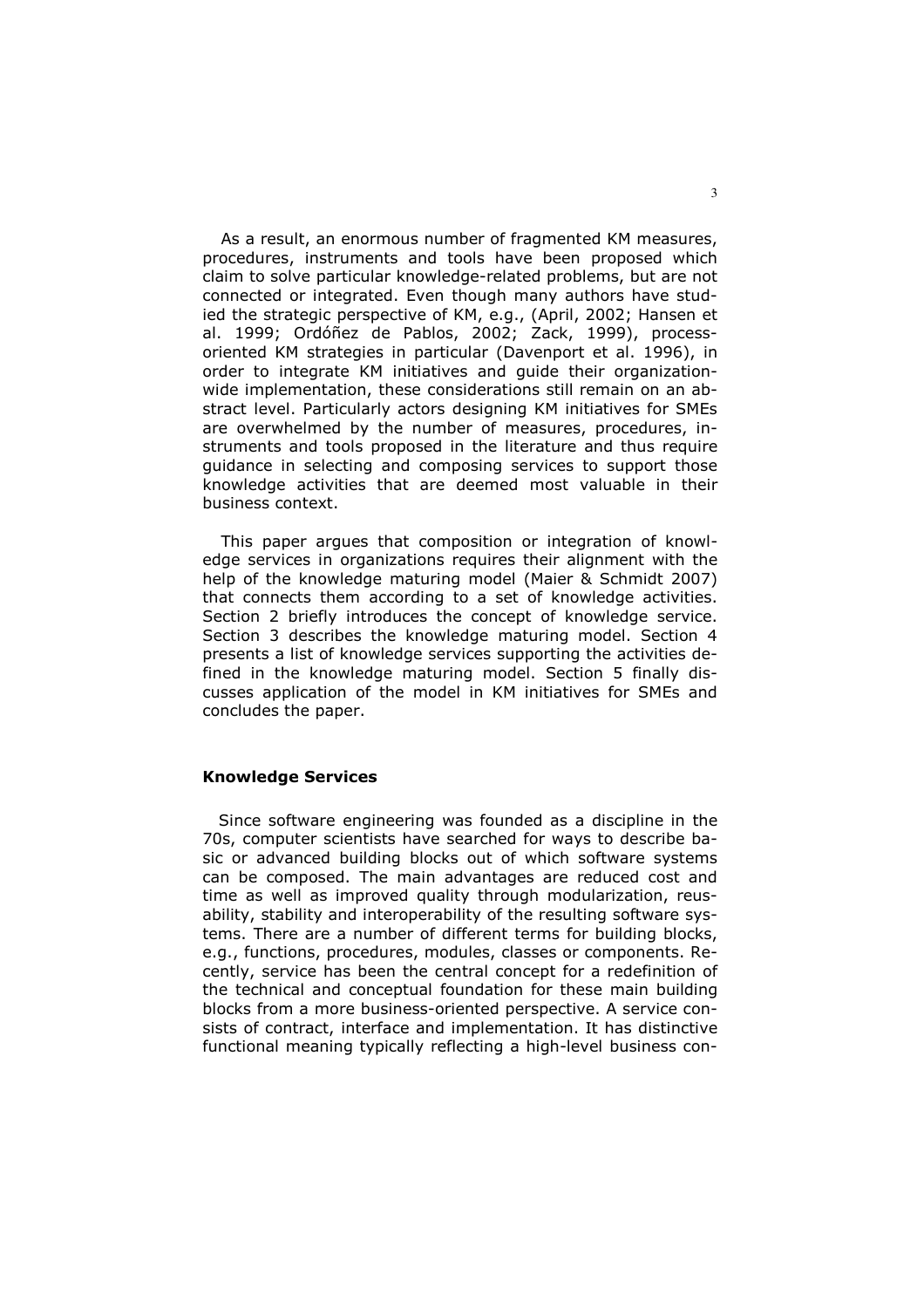cept covering data and business logic (Krafzig et al. 2005). A service is an abstract resource that represents a capability of performing tasks that form a coherent functionality from the point of view of the providers entities and requesters entities (W3C 2004). Service descriptions provide information about:

- service capability: conceptual purpose and expected result,
- service interface: the service's signature, i.e. input, output, error parameters and message types,
- service behavior: a detailed workflow invoking other services,
- quality of service: functional and non-functional quality attributes, e.g., service metering, costs, performance metrics and security attributes.

The service concept has gained popularity with the advent of a set of standards (i.e. URI, XML, UDDI, SOAP and WSDL) for open interaction between software applications using Web services. Web services are one way of implementing business and technical services in a service-oriented architecture (SOA). A SOA comprises application frontend, services, service repository and service bus which make functions available so that they can be accessed without any information about their implementation. SOAs promise more flexibility and adaptability In the context of SOA, services have to be interoperable in terms of platform independence, own a network addressable interface and be dynamically discovered and accessed. "SOA-enabled" organizations are called agile, on-demand or service-oriented enterprises. These metaphors attempt to carry over SOA semantics to organizational design. This has connotations for changes in ICT's general role in business (transforming business models), value creation (value networks), business processes (dynamically designed, net-like with emphasis on parallel processing) as well as organizational structure (service consumer-provider relationship complementing or even replacing traditional hierarchies). Whereas the technical definition of services is supported by a set of standards, it is the conceptual part (i.e. defining types of services that are useful) that is currently lacking.

Knowledge services are a subset of services whose functionality supports high-level KM instruments as part of on-demand KM initiatives, e.g., find expert, submit experience, publish skill profile, revisit learning resource or join community-of-interest. For example, a knowledge service "search for experts" might be composed of the basic services (1) expert search, (2) keyword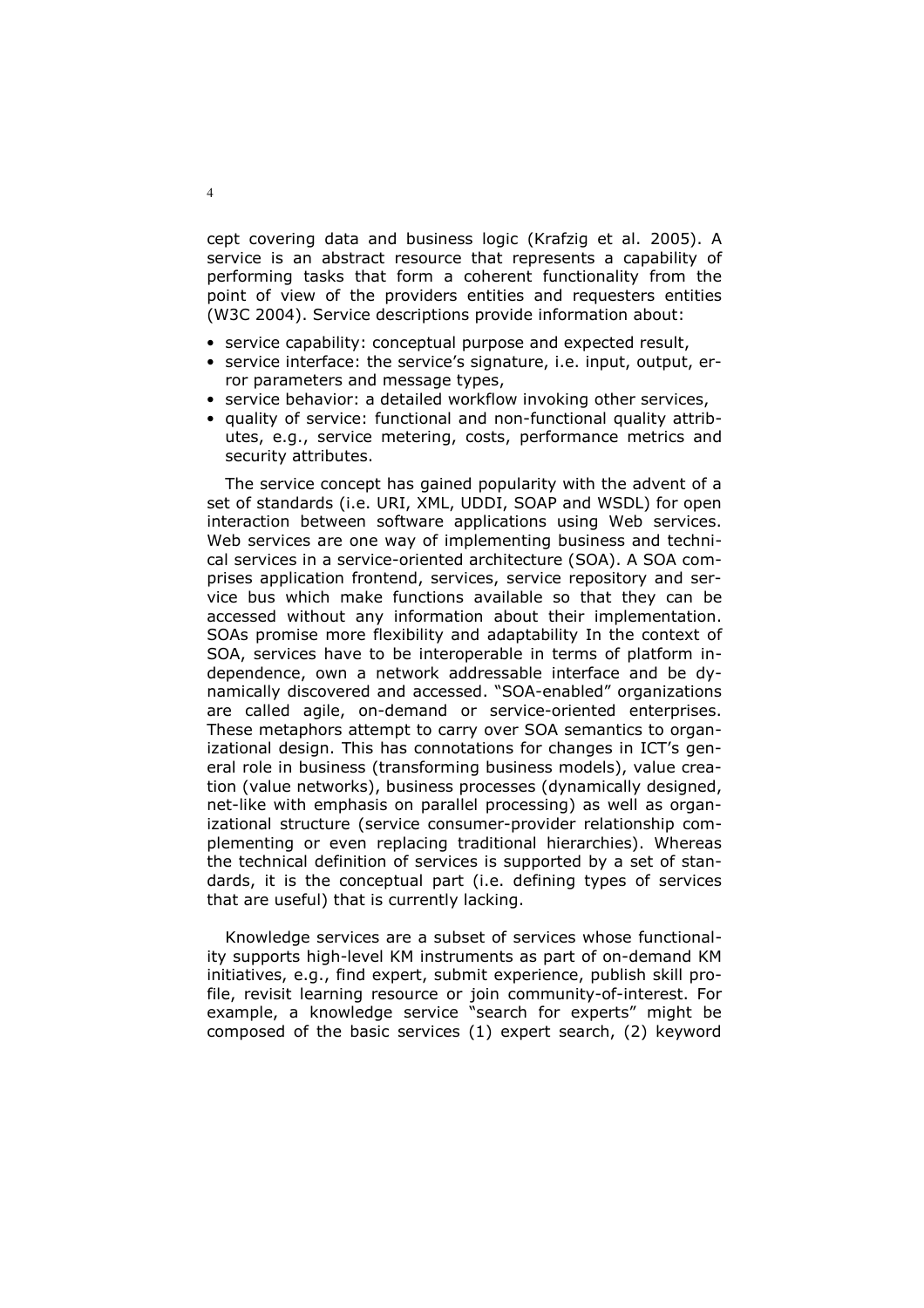search, (3) author search, (4) employee search and (5) check availability. The (1) expert search service delivers a list of IDs, e.g., personnel numbers, for experts matching the input parameter of an area of expertise. The (3) author search service requires a list of keywords describing the area of expertise provided by a (2) keyword search service. Keywords are assigned to areas of expertise in a database solution or in a more advanced semantic integration system based on ontology. With the help of an inference engine, these relationships, together with rules in the ontology, can be used to determine a list of keywords. The (3) author search service then returns a list of IDs of matching authors or active contributors to the CMS. An (4) employee search service takes the personnel numbers found in expert and author search and returns contact details, e.g., telephone number, email address, instant messaging address. Finally, the (5) check availability service delivers the current status of the experts and a decision on their availability. Knowledge services describe a set of services provided by heterogeneous application systems that can be arranged to support activities of knowledge maturing.

However, SOA and services are concepts that so far mostly impact large organizations, because creating a SOA is a costly and complex undertaking. Furthermore, it remains difficult to show that the value of KM initiatives exceeds corresponding efforts. Also, KM tools often need a "critical mass" of contributors which is much easier to achieve in large organizations than in SMEs. Therefore, many KM projects, particularly in SMEs, have been abandoned leaving knowledge workers with the insight that KM is important, yet left unsupported. The developments termed as Web 2.0 provide the "raw material" for a solution to these challenges as they offer cheap, easy-to-use technologies that are used by a broad range of people from which SMEs can profit. As Web 2.0 is a hype term rarely defined, in the following lines, some characteristics differentiating Web 2.0 from its predecessor are discussed from the perspective of how they can be beneficial for SMEs (after O'Reilly 2005).

Web as platform: Software is developed not to work in the environment of a single vendor's operating system, but on the Web tied together by a set of open interaction standards that are the result of agreements between major players in Web development and usage. This gives rise to benefits for SMEs as they can avoid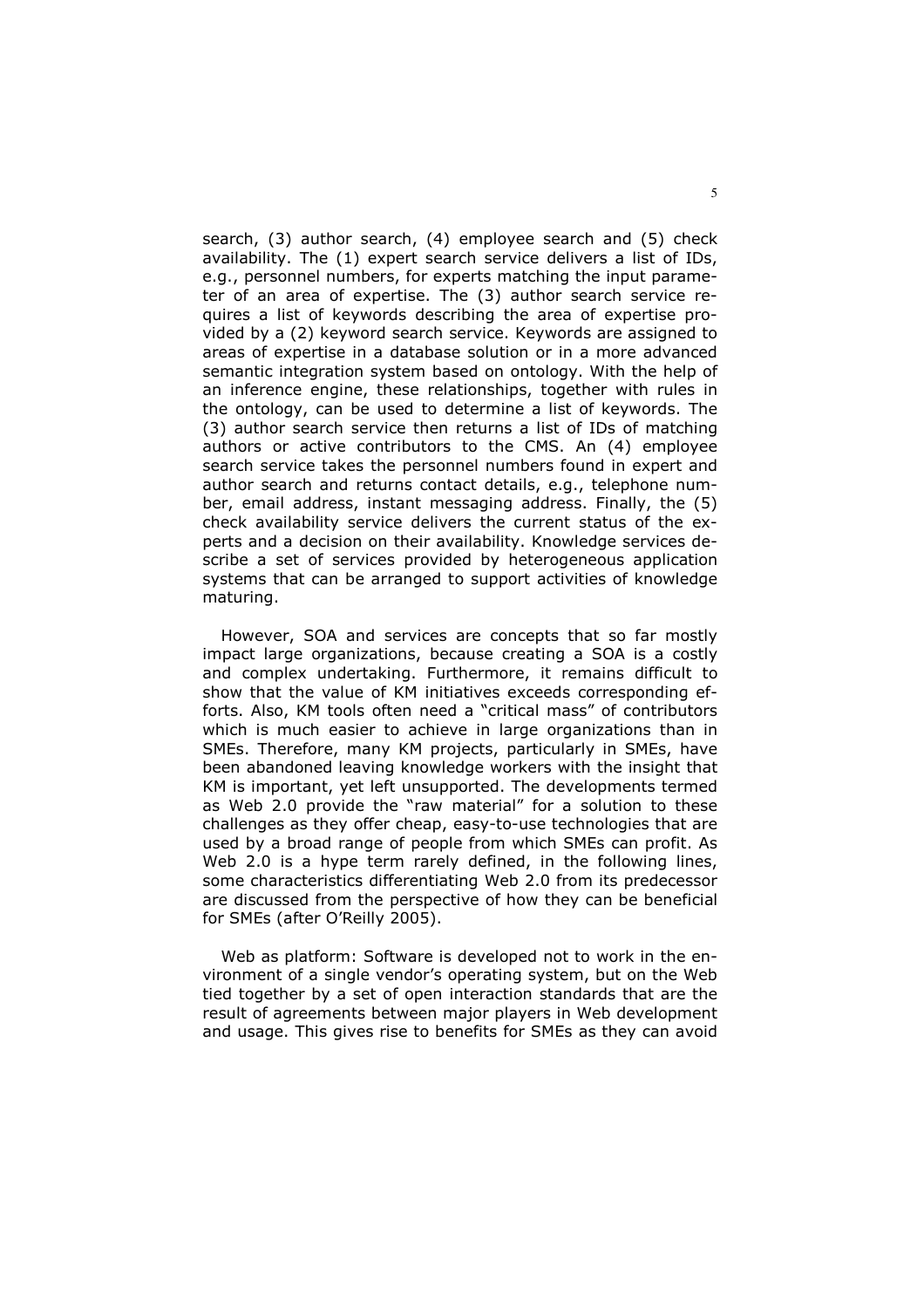vendor lock-in effects as well as profit from the benefits of combining Web services offered by different sites to present them to employees.

Network effects: Harnessing collective intelligence means services get more value with every increase of the number of people using it. Important phenomena typically related to goods and services that follow a pattern of network effects are start-up problems, switching costs and lock-in effects. The start-up problem describes the effect related to the low benefits of the service right after its start with nobody (yet) using it, it is difficult to promote a new service. Switching costs mean the effect that switching would require all knots with which one is connected to also switch to a new service thus creating lock-in effects. Due to small numbers of active participants in SMEs, these effects are of particular importance as they might prevent application of potentially useful tools. This calls for providing user-generated content and services in a form that allows remixing by others in the business ecosystem of the SME or even beyond and thus sparks an "architecture of participation" crossing organizational boundaries.

Value of data: User-generated content is the single most important asset in typical Web 2.0 applications. Several start-up companies have quickly made a fortune by attracting large numbers of users to provide content. Some Web 2.0 applications also consume and remix data from multiple sources. Strictly speaking, a plethora of data without users coming back to the site is worth nothing. So, it is data plus (returning) people that drive a Web site. SMEs can profit on the one hand from the plethora of data that can be remixed and consumed by them and on the other hand open up portions of their data to have other people help check it and improve its quality.

Webtop instead of Desktop: Interaction with the Web used to be strongly limited when compared to a Desktop application. With the advent of XHTML, CSS, DOM, XMLHttpRequest and Javascript, bundled under the term of AJAX, it has become possible to create Web sites that allow for rich user experiences, i.e. a look-and-feel similar to Desktop applications. Thus, Web 2.0 applications are sufficiently user friendly to be applied even by those SME employees who are not very technology-savvy.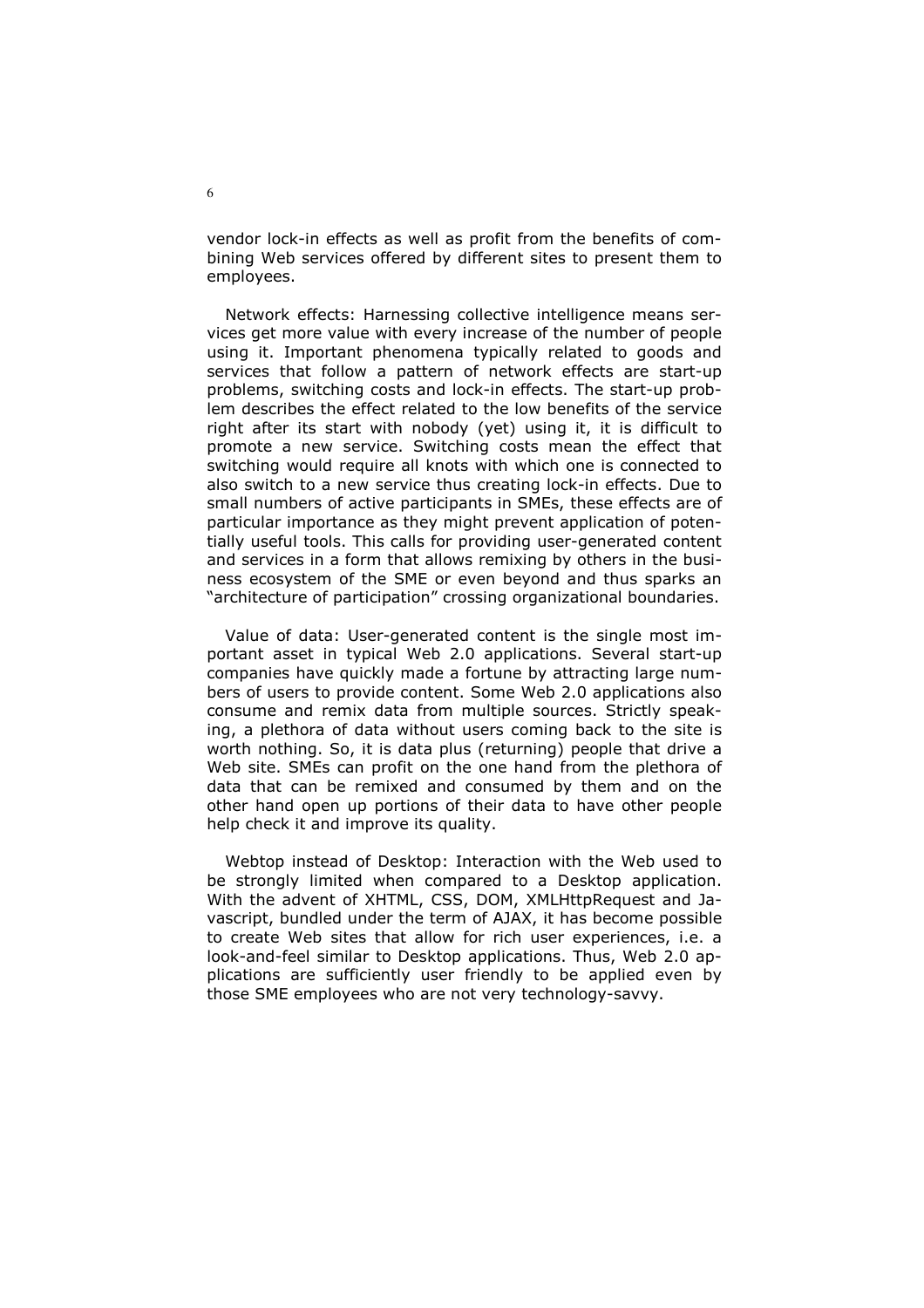End of the software release cycle: Software in the Web 2.0 is continuously developed and consequently in a permanent Beta status. Software is therefore delivered as a continually-updated service with no versioning or releases. SMEs can benefit by allowing them to realize quick wins even before large investments need to be taken and have services co-tested and developed by people within and outside the SME so that they gradually and quickly get better.

Software above the level of a single device: Many people do not only have a PC at their disposal, but also other information devices e.g., laptops, personal digital assistants or smartphones which share the ability to connect to the Web. One aspect of Web 2.0 is also accessibility of contents and services from varying types of devices. The single most important factor is that many people tend to have mobile devices with them almost all of the time, which gives rise to benefits also in those SMEs in which most employees do not continuously work on a PC.

Lightweight models: Web 2.0 stands for the opposite of heavyweight programming models typically used for application design in intra-organizational settings of large organizations. Web 2.0 applications are loosely coupled systems, that are designed for remixability and their innovation is in assembly, not in creating new entire systems in an isolated way. SMEs with their often higher flexibility compared to large organizations can potentially quickly move to these models and profit from first-mover advantages.

To sum up, with more light-weight Web 2.0 technologies such as tagging, RSS and mash-ups and the corresponding network effects created by numerous people using contents and services offered partly freely over the Web, also individuals with their personal knowledge environments and consequently SMEs comprising individuals with their personal work environments can benefit from arranging services flexibly to help them fulfill their knowledge needs. The personal, collaborative KM initiatives, often associated with haphazard, trial-and-error, grass-roots level approaches, need to be guided without losing the momentum created in KM activities by individuals. This is the main goal of the knowledge maturing model presented in the following section.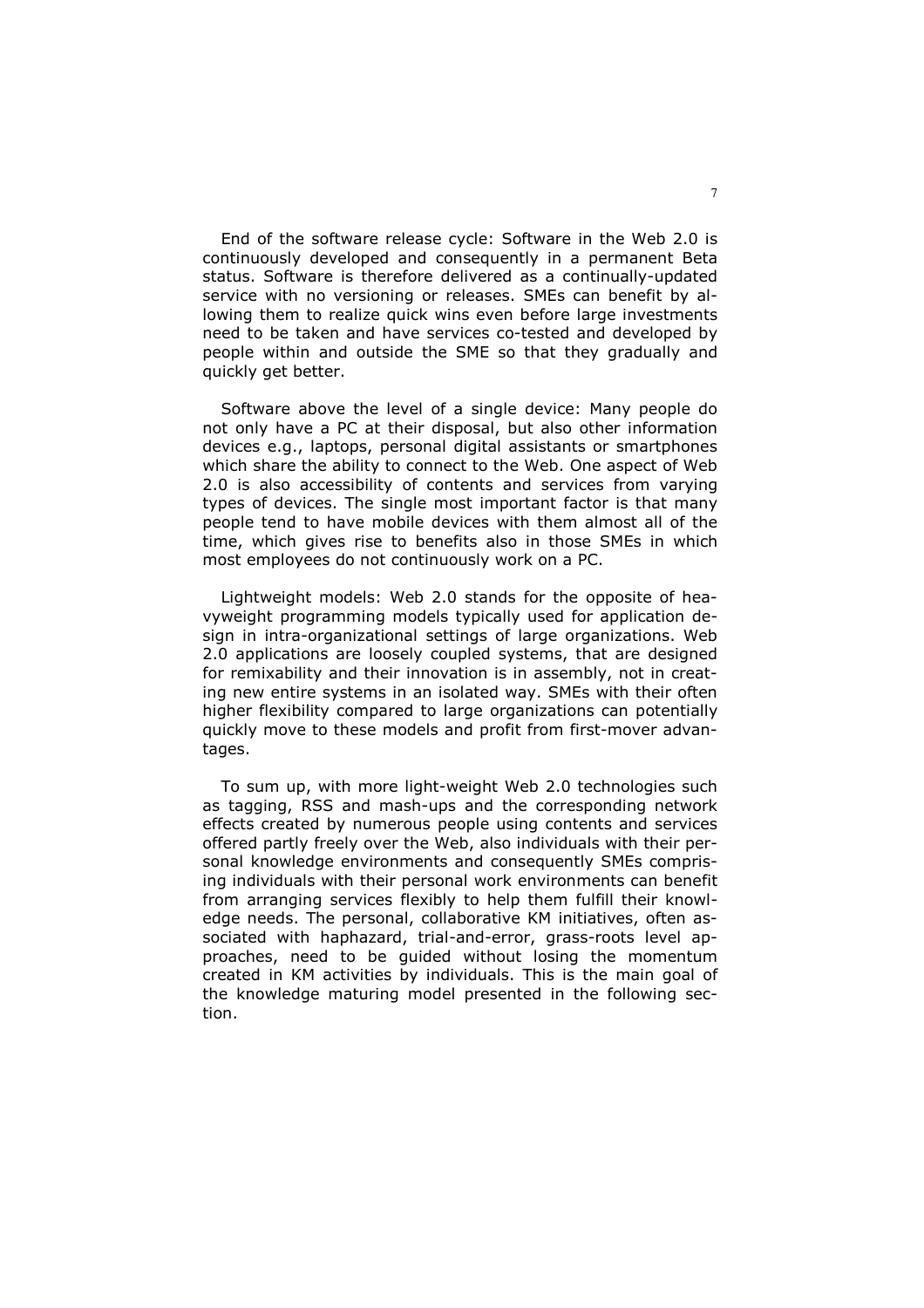### Knowledge Maturing

 As described above, numerous systems aim at improving knowledge and learning processes which are typically designed and managed according to the specific needs of the respective organization. Employees thus use a fragmented systems landscape in which each system supports a certain part of knowledge and learning processes. Specific to knowledge-intensive SMEs is the fact that often many knowledge processes cross organizational boundaries, and employees use a considerable number of tools and systems provided by other institutions, mostly over the Web. There are substantial conceptual challenges of designing learning and knowledge processes that bring together the separated organizational support infrastructures fostered by different organizations. Organizations and corresponding application systems typically target knowledge of different degrees of maturity.

Pruning the tree of types of knowledge elements and guiding employees on how to use the channels of knowledge transfer is a pivotal task in any KM initiative. In the following paras, the knowledge maturing process is described in order to provide a framework for designing and integrating types of knowledge elements, processes and channels in KM. In a first step of structuring this process, Figure 1 shows the five phases that have been identified after analyzing several practical cases in applied research projects (Schmidt 2005), on the basis of a large empirical study (Maier 2007) as well as an ethnographically informed study on individual knowledge maturing routines (Maier & Thalmann 2008). Figure 1 lists a number of key concepts that explain the individual steps of the knowledge maturing model. The steps are further differentiated with the help of:

- Drives: Evolution theory postulates that during evolution humans have developed a set of innate psychological mechanisms that drive their behavior: acquire, defend, bond, comprehend (after Watson 2008) and pass-on.
- Motives: There are numerous motivation theories explaining human behavior as an aim to satisfy a set of motives (many of which build on Maslow 1943). Motives that drive the knowledge maturing process are social belonging, power, status, curiosity and self-realization.
- Actions: The steps typically involve many (knowledge) actions, e.g., access, collect, converge, coordinate, create, discuss, distribute, evaluate, identify, inquire, network, prepare, request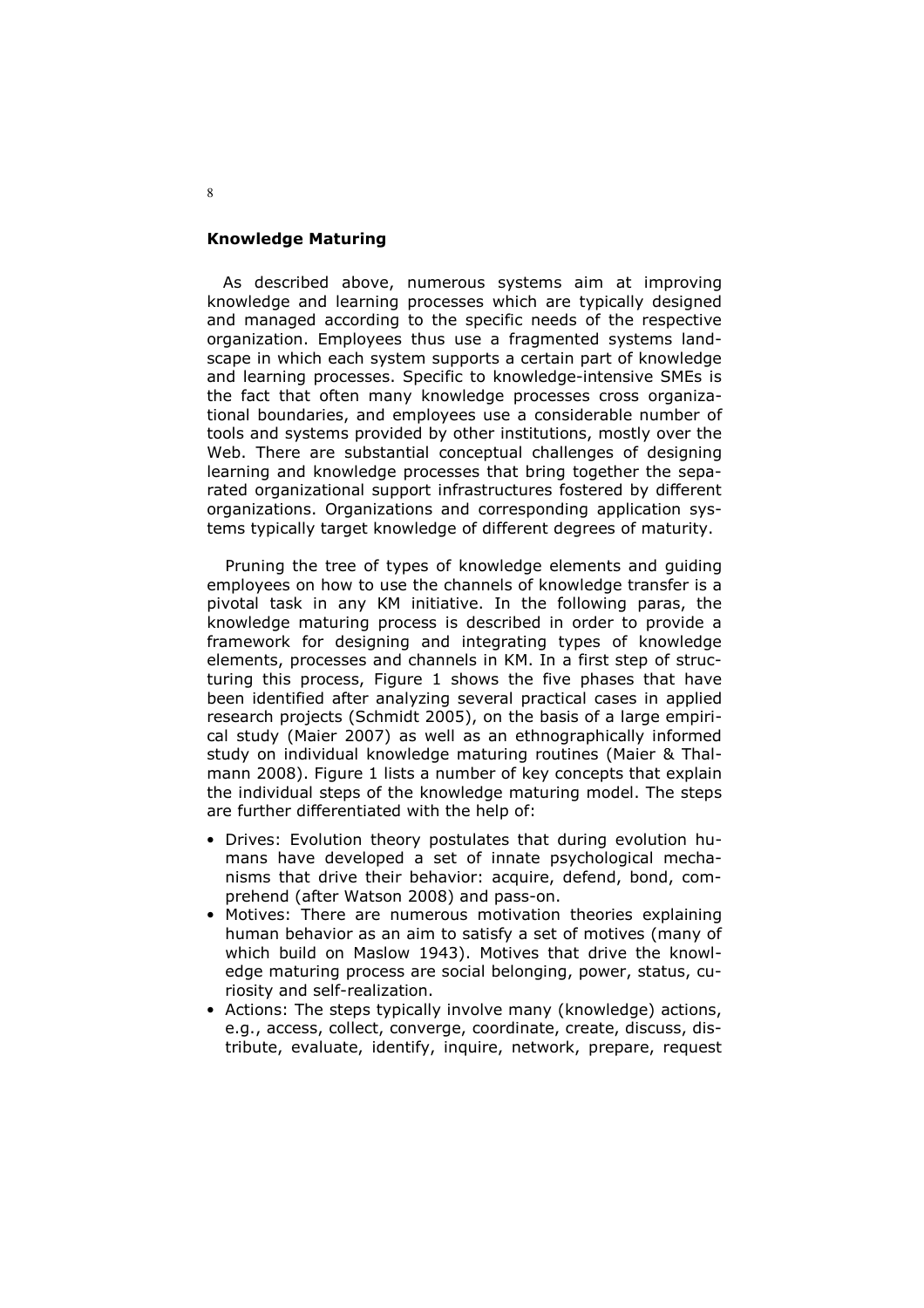and review (Hädrich 2008). However, there is a set of distinguished actions which describe the core of the step, i.e. the main activities that persons engage in when pursuing a certain step.

- Informing practices: Finally, the steps can be characterized with the help of the primarily targeted informing practice: expressing, monitoring, translating, networking (Schultze 2000) and personalization, i.e. marking a knowledge element as one's own so that one can trace back future developments towards an individual's creation in order to have the individual benefit from it.
- Knowledge elements: Organizations typically handle large number of knowledge elements for a variety of reasons. Some of them can be classified into types of knowledge elements that are typical for individual steps of the knowledge maturing process.



### Figure 1: Knowledge maturing model (based on Maier & Schmidt 2007)

The individual phases are described in the following points.

- Investigation: New ideas are developed by individuals either in highly informal discussions or by browsing the knowledge spaces available inside the organization and, with respect to SMEs, particularly beyond- e.g. in the Web. This step is driven by curiosity and creativity. The knowledge is subjective and deeply embedded in the context of the originator. The vocabulary used for communication is vague and often restricted to the person expressing the idea.
- Individuation: New ideas or results found in the investigation phase that have been enriched, refined or otherwise contextualized with respect to their use are now appropriated by the individual. This means that the individual marks his contribu-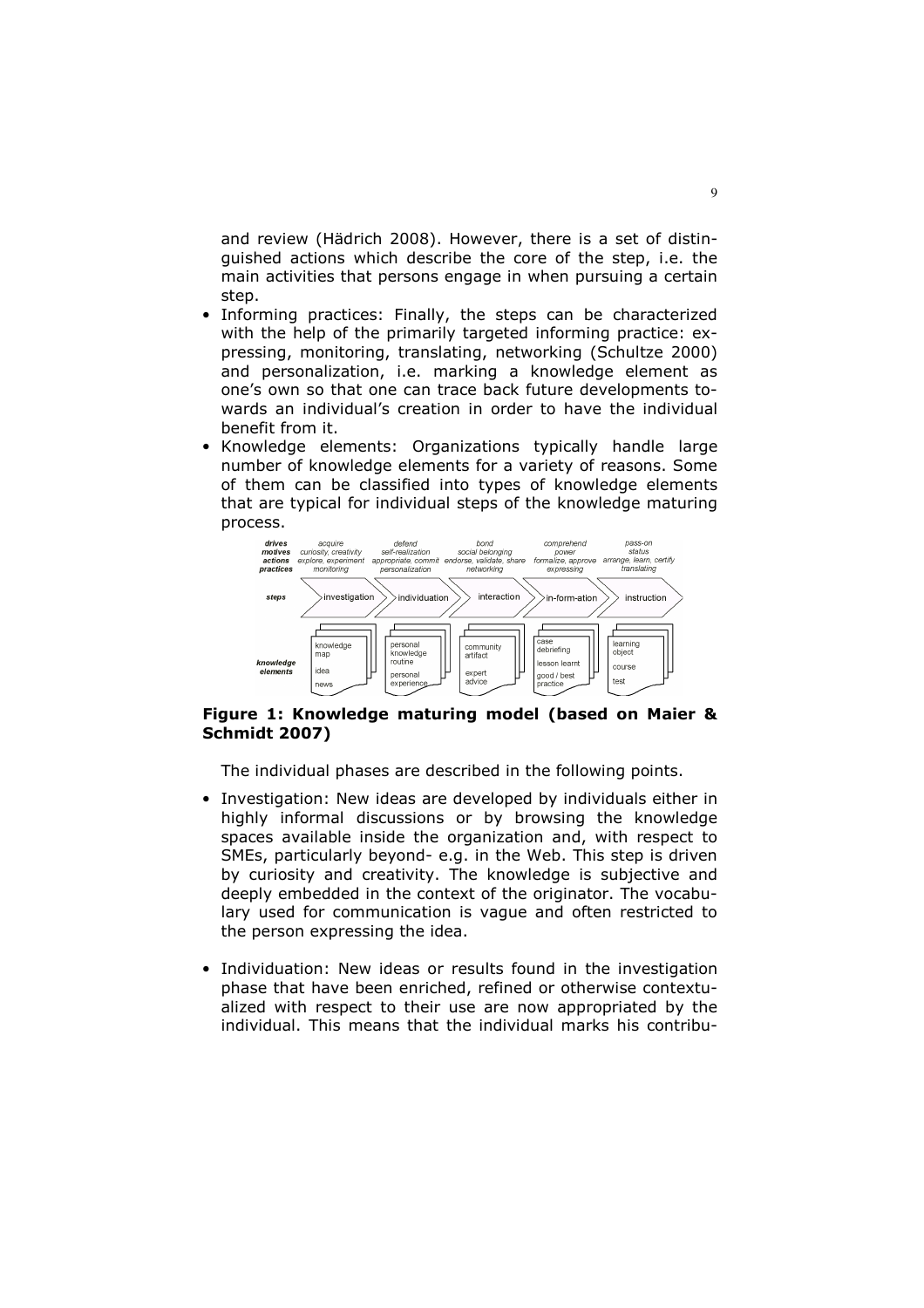tions so that he can benefit from its future (re-)use. The experience is thus personalized.

- Interaction: This step is driven by social motives and the benefits that individuals typically attribute to sharing knowledge. These are, among others, belonging to a preferred social group, thus increasing probability of getting back knowledge from the community when one needs it. From the perspective of semantics, this accomplishes an important maturing step, i.e. the development of common terminology shared among community members, e.g., in discussion forum entries or Blog postings.
- In-form-ation: Artifacts created in the preceding two steps are often inherently unstructured and still highly subjective and embedded in the context of the community. In this phase, purpose-driven structured documents are created, e.g., project reports or design documents or with a stronger knowledge connotation, rich case descriptions, lessons learnt or good practices, in which knowledge is de-subjectified and the context is made explicit.
- Instruction: Documents produced in the preceding step are typically not well suited as learning materials because no didactical considerations were taken into account. Now the topic is refined to improve comprehensibility in order to ease its consumption or re-use. The material is ideally prepared in a pedagogically sound way, enabling broader dissemination. Individual learning objects are arranged to cover a broader subject area and thus are composed into courses. Tests and certificates confirm that participants of formal trainings have achieved a certain degree of proficiency.

Knowledge thus can be classified according to its level of maturity. The class then suggests the appropriate form of learning and technical support. The following criteria have been identified as useful to define classes of knowledge:

• Validity: Certainly, the most obvious categorization refers to a validation process and could distinguish in as a first step between unproven and proven knowledge. In a more refined version that considers the specifics of organizational knowledge, validation could take into account the number of successful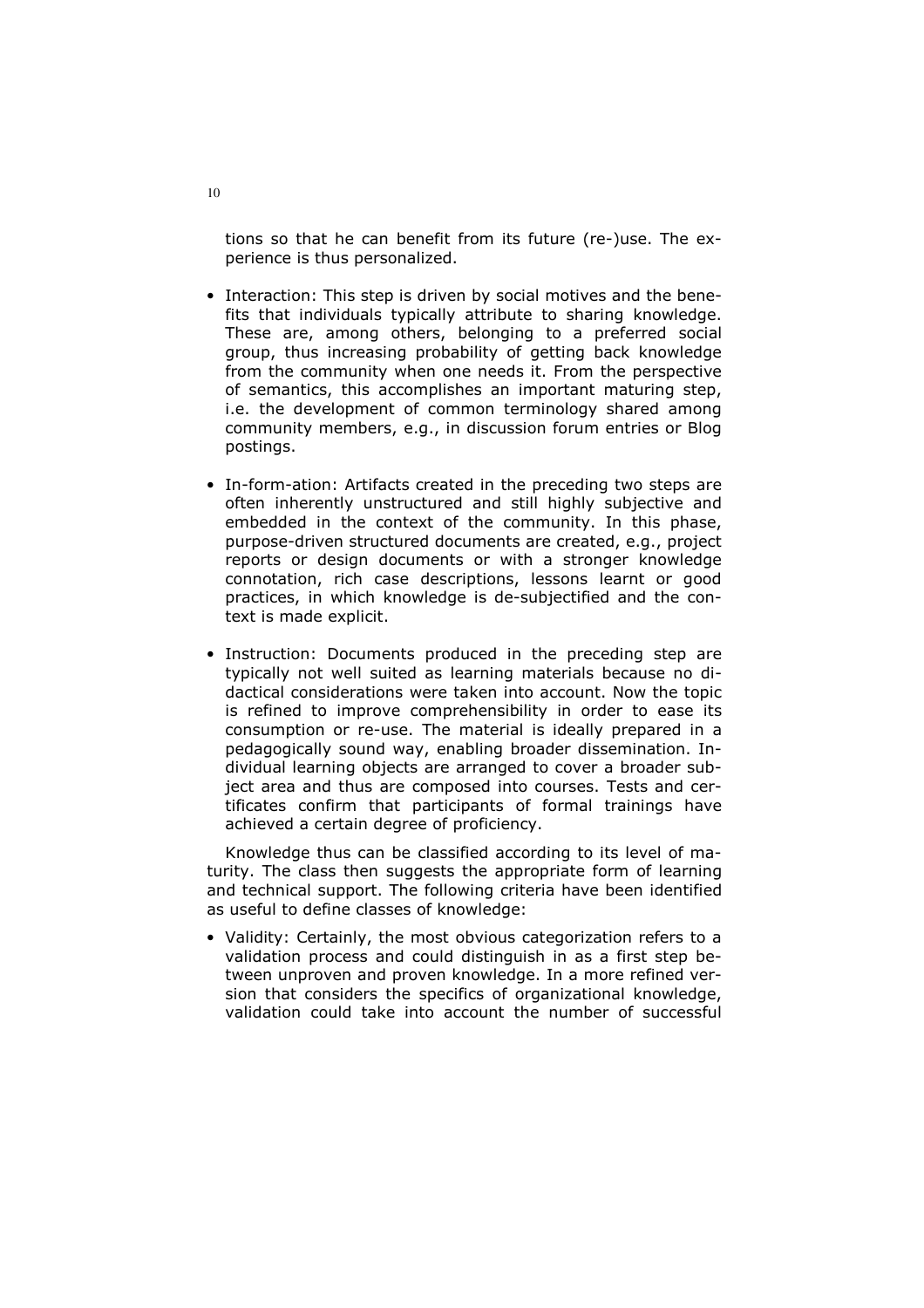uses of knowledge, systematic tests or, (mathematical) proves.

- Hardness: In analogy to mineralogy, this criterion describes the (alleged) reliability of information or knowledge. According to Watson (2005), a possible scale runs from unidentified sources of rumors up to stock exchange data.
- Context: With deepened understanding, connections to other topics become visible which play an important role in learning (Siemens 2005). This must not be confused with inherent contextualization of knowledge which decreases in the knowledge maturing process and refers to the degree of implicit linkage to the creation context, so that it cannot be used outside the original context. Inherent contextualization and interconnectedness are inverse properties.
- Commitment/legitimation: Knowledge can be structured according to the amount of support it gets. Support can be in the form of commitment by members of groups, teams or communities within SMEs or in their business environment. Another form of support can be authorization to use knowledge by supervisors, executives or committees as well as legalization and standardization, i.e. forms of legitimation.
- Form of learning: As knowledge maturing is basically interconnecting individual learning processes in which knowledge is taught and learnt, an important criterion is teachability. Whereas immature knowledge is hard to teach, even to experts, formal training by definition allows for wide-range dissemination.

### Knowledge Maturing Services

 Knowledge maturing is used as concept to structure the core knowledge maturing services in an enterprise knowledge infrastructure that helps SMEs to streamline the IT services offered by internal or external IT service providers. This layer of core services builds upon infrastructure and integration services. The Intranet infrastructure provides basic functionality for storage, processing, synchronous and asynchronous communication, sharing of data and documents as well as management of electronic assets in general and of Web content in particular. Sources for structured and semi-structured data can be classified into organization-internal and organization-external sources. In case of SMEs, organization-external sources play a particularly important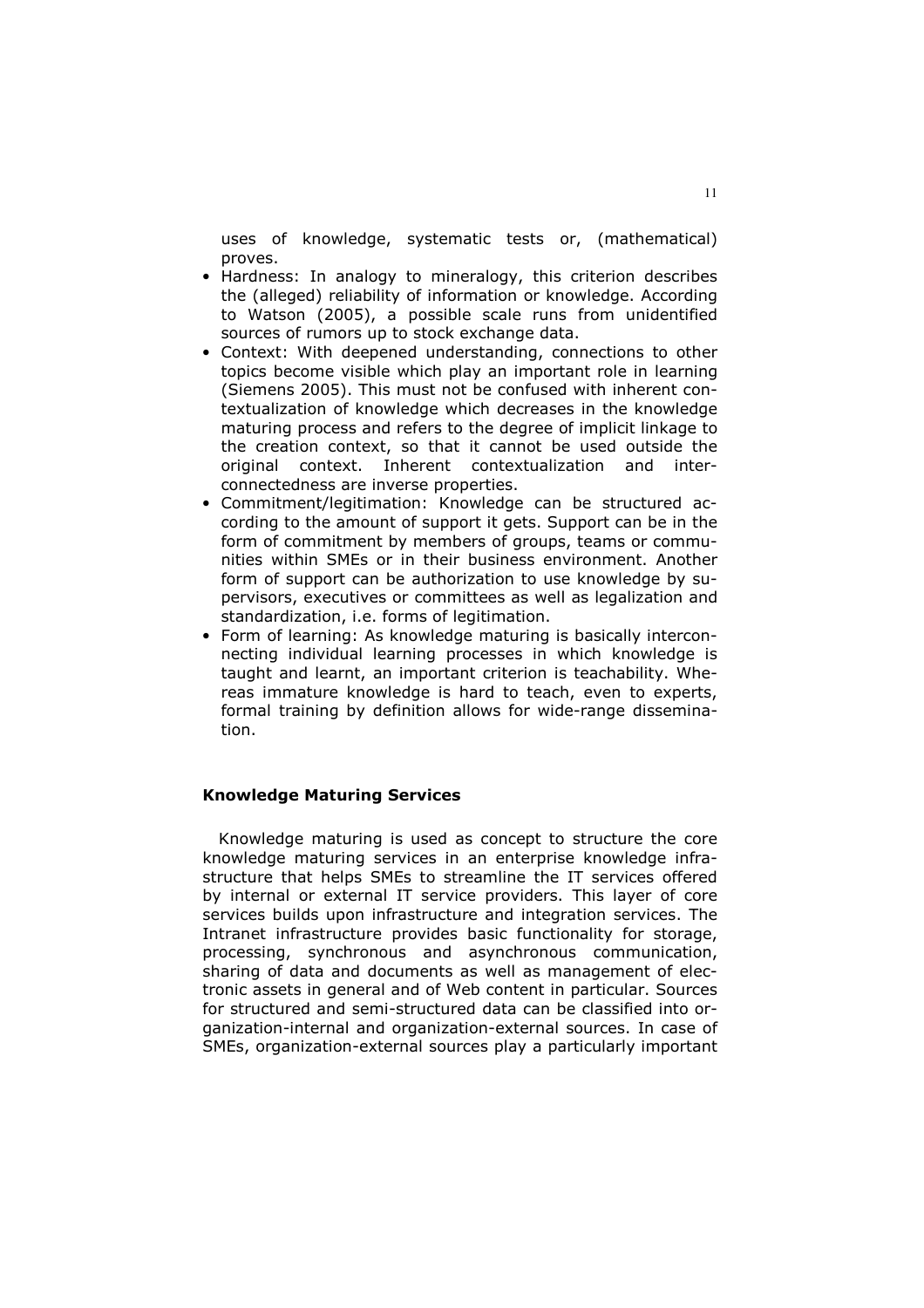role due to the fact that typically a large portion of required knowledge cannot be built and maintained without customer, supplier and partner organizations. An ontology helps to meaningfully organize and link knowledge elements that come from a variety of sources and are used to analyze the semantics of the organizational knowledge base. Integration services are needed to manage meta-data about knowledge elements and the users that work within the system. Synchronization services export a portion of the knowledge workspace for work offline and (re- )integrate the results of work on knowledge elements that has been done offline. In case of SMEs, tagging and lightweight ontologies that are developed collaboratively, such as folksonomies, are seen as a promising solution for the challenge of integrating knowledge elements from diverse sources (e.g., Braun et al. 2008, Zacharias et al. 2009).

In the following section, services to support the steps of the knowledge maturing model are briefly described.

### Investigation

 Investigation services help to identify relevant knowledge in various forms and formats, particularly documented knowledge represented by various types of information resources. This relates to information retrieval, business intelligence, data mining and visualization for exploring structured data, enhanced visualization techniques for browsing knowledge resources and functions for monitoring knowledge sources. Figure 2 presents four groups of investigation services structured by means of a cycle.



Figure 2: Investigation services

The first two types of services are based on a distinction between two general search modes. Exploration supports a process of retrieving information whose main objectives are not clearly defined in the beginning and whose purpose might change during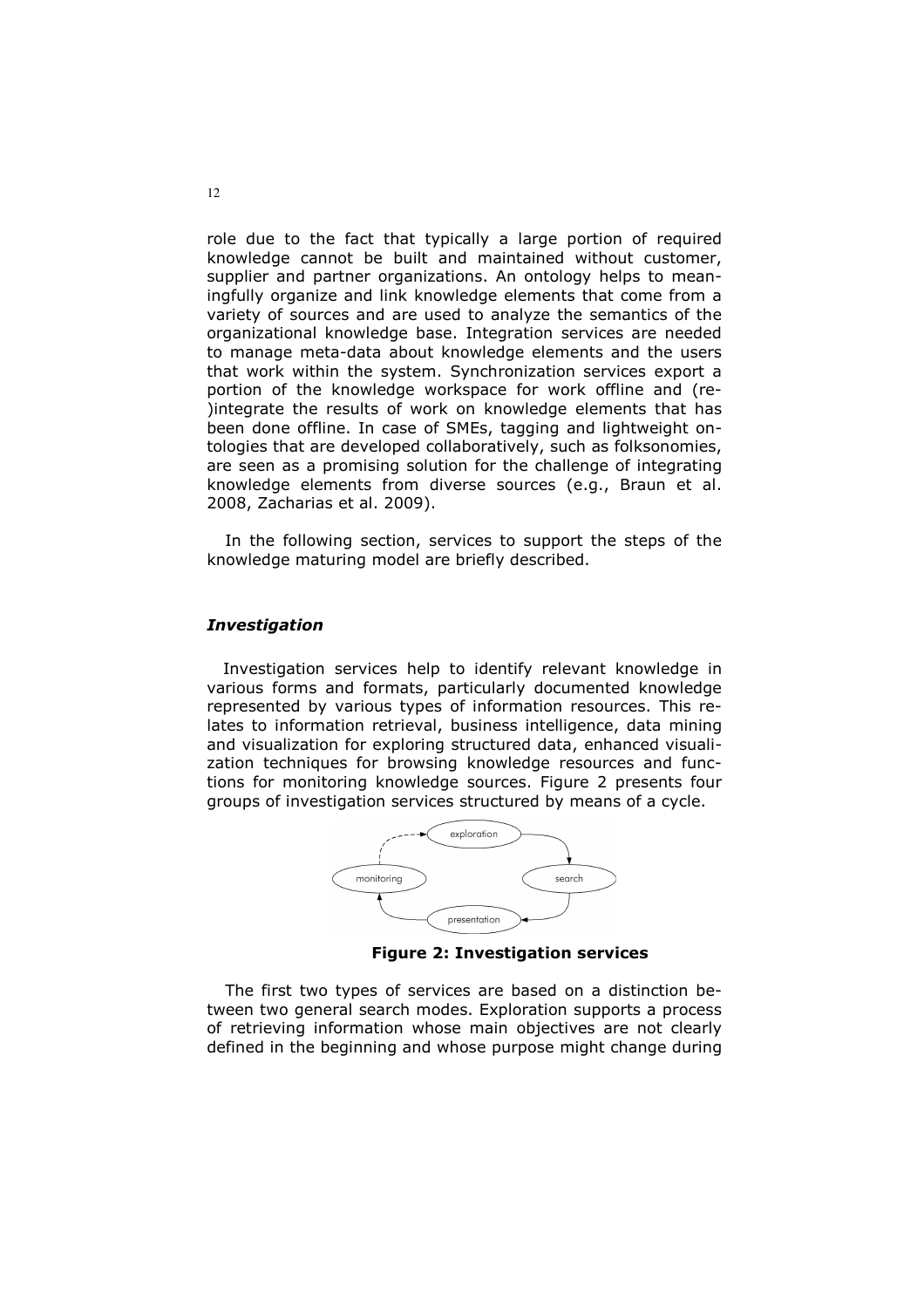the interaction with a system, i.e. if users lack knowledge about the domain or if they cannot express it precisely. Important ways of support are knowledge visualizations, e.g., representations of sources of knowledge as well as their relationships. Search in contrast relates to a focused mode where a user needs to be able to describe a problem at least to some degree, e.g., by formulating a search query consisting of a number of keywords. Presentation deals with representing search results which particularly concerns ranking, visualization of relevant information as well as the obtainment of user feedback. Monitoring services support continuous non-focused scanning of the environment and gathering of useful "just in case" information.

The general sequence of these services as shown in the figure indicates that an explorative mode of search can be seen as the first step for investigating information resources. The more knowledge is acquired about a topic, the more specific becomes the information need and the required results can be formulated. Consequently, exploration is followed by a more focused search as well as by presentation of potentially relevant results. Monitoring is positioned as the last step within the cycle as it is concerned with relatively specific topics whose development is observed over different resources. The dashed line between monitoring and exploration means that monitoring may trigger further investigation cycles when it yields new fields of knowledge that should be investigated. However, the sequence of services shown in the figure only should be taken as a general ordering. Principally, investigation services can be accessed in any order. The same is true for the cycles described in the next sections.

### Individuation

 The concept of individuation so far has been neglected in many initiatives to create knowledge infrastructures. This means that many services in this category are quite rudimentary, because the other services have been deployed systematically for a much longer period of time. Many efforts have focused on transparency of knowledge and on supporting knowledge workers in sharing knowledge or even detaching knowledge from humans as "media" of knowledge. However, at least in a more individualistic cul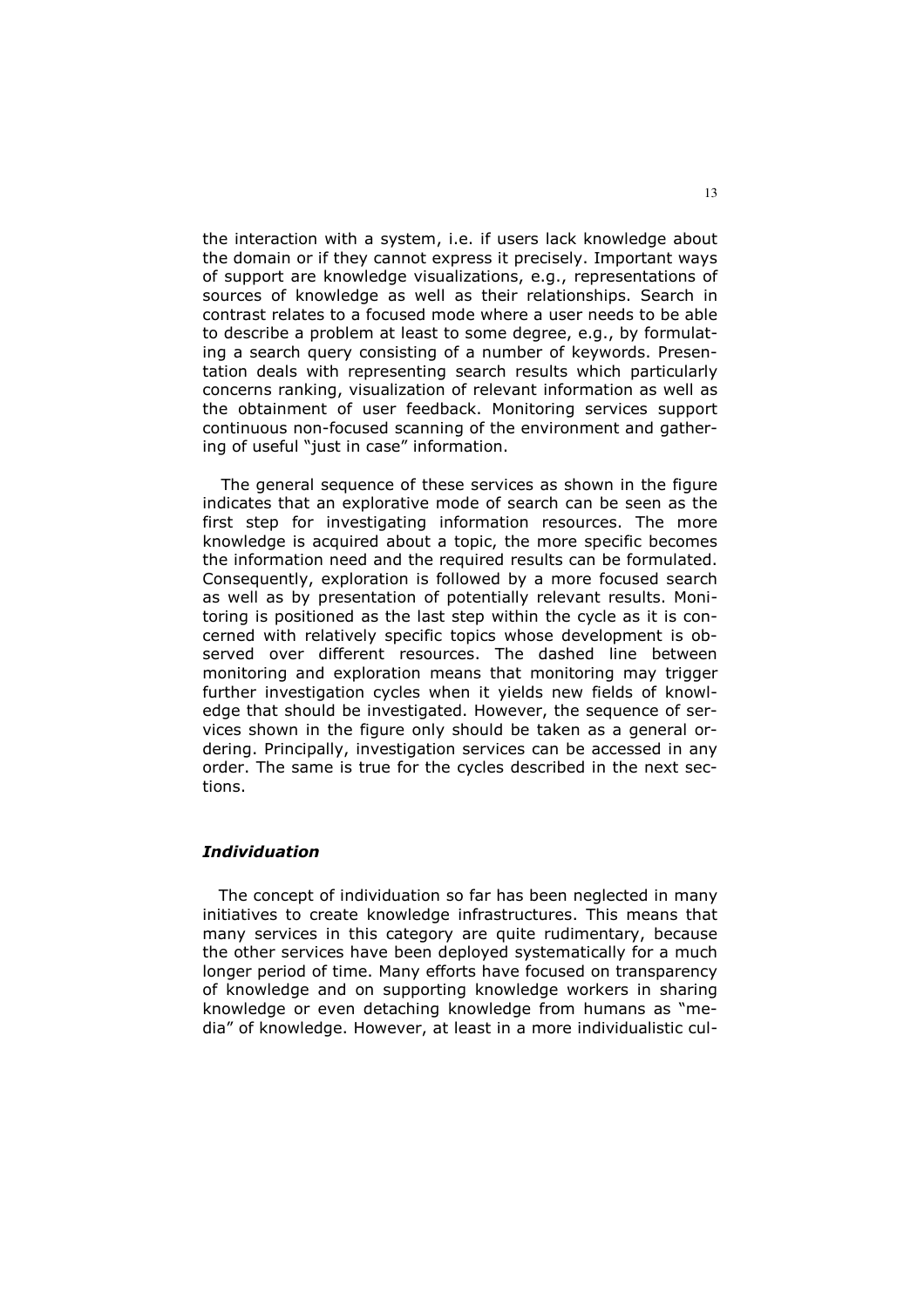ture stressing diversity, the individual knowledge worker also requires support concerning appropriation of knowledge.

Figure 3 gives an overview of four classes of services helpful for individuation including (1) reflection of individual experiences, (2) expression of ideas and proposals in a way that makes sense for the individual, (3) building competence and managing one's individual career and (4) achieving the final step of individual professional development, i.e. expert status in a certain knowledge domain.



Figure 3: Individuation services

The concept of individuation is widely used in a number of scientific disciplines, most notably psychology and philosophy. Its origin can be traced back to the Latin adjective "individuus" which means indivisible, inseparable or undivided. It describes processes in which the undifferentiated becomes individual, or processes in which separable components become an indivisible whole. When translating this rather abstract definition to knowledge infrastructures, it comprises four steps in the maturing of knowledge that can be supported by services.

- Experience: First, knowledge workers have to make sense of a vast and chaotic amount of material, e.g., the material available on a company Intranet or the Web. Thus, they shift their focus or awareness to knowledge elements which they differentiate out of the mass of material and connect to them. This might mean reading and understanding a resource on the Web and then tagging or bookmarking it in order to connect to it.
- Expression: Second, the knowledge worker then needs to make sense out of the separate knowledge elements that she has connected to in order to learn and, in subsequent steps, to build competence and expertise which means the encapsulation of knowledge elements into an inadvisable whole. This might mean connecting contents from diverse sources in order to express what the knowledge worker knows about a certain knowledge domain. It might also mean that the knowledge worker expresses some personal idea or proposal that is at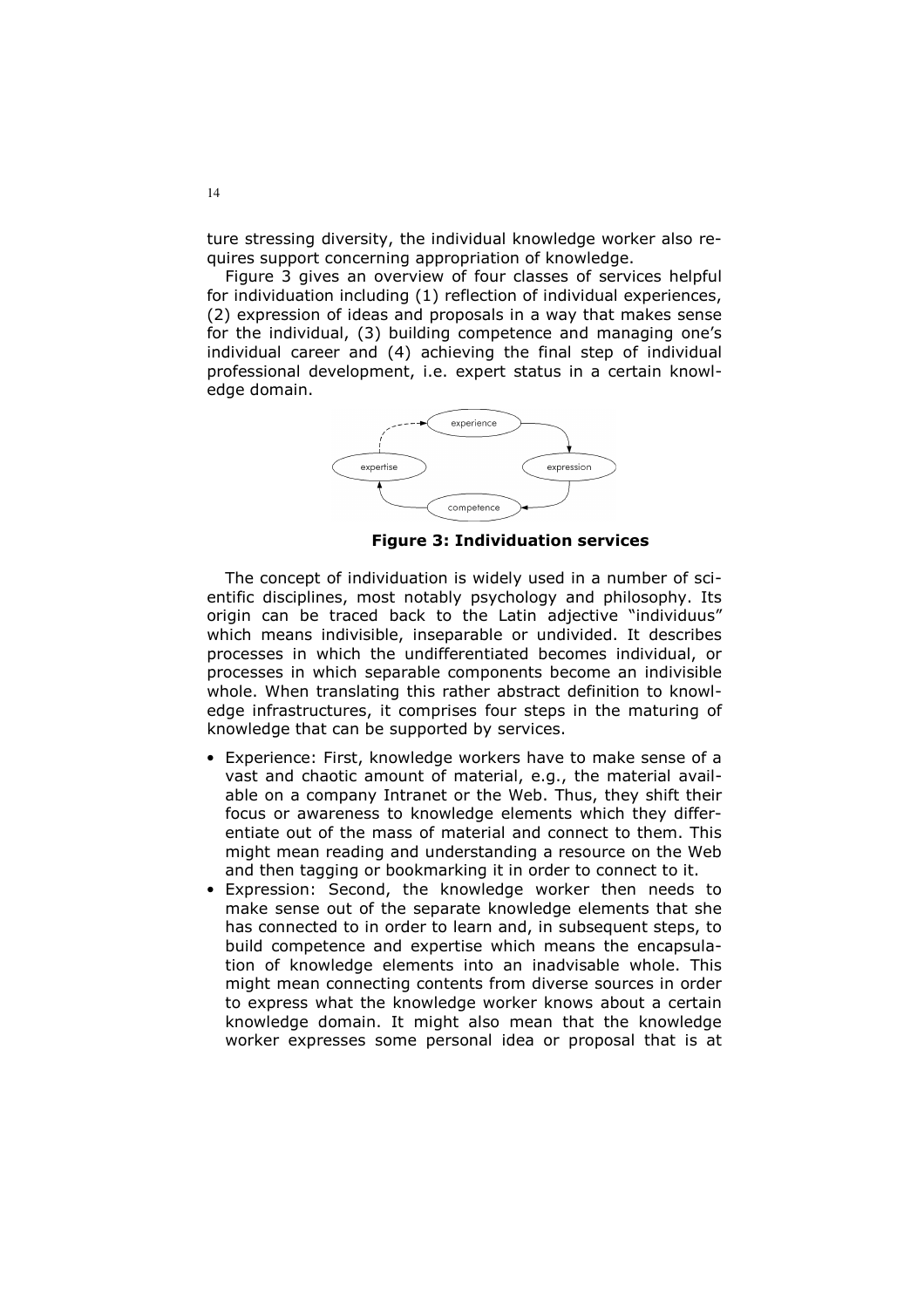first unconnected to the rest of the accessible knowledge elements.

- Competence: Competence reflects the relationship between an individual's skills and the requirements of the work to be completed by the individual. Competence services aim at supporting individual knowledge workers to develop their own knowledge and skills in a self-guided way. This includes reflecting on and making sense out of the development of individual competencies in the pursuit of a sequence of tasks.
- Expertise: While competence reflects on the fact that an individual's skills are sufficient to complete work in a certain domain, expertise reflects on an individual knowledge worker's long-standing experience in a domain of knowledge which differentiates her perception and acting inside the domain, from non-experts. Some authors extend the hierarchical model of data, information and knowledge by competence and further on by expertise which should reflect the increasing abstraction from the concrete happenings, but also the increasing integration of separate individual experiences into a coherent whole an expert's profound knowledge that marks the highest (supportable) step of individuation with respect to knowledge workers' professional development.

#### Interaction Services

 Understanding group work and the design of supportive ICT tools has been researched for over two decades under the topic of computer-supported cooperative work (CSCW). It is an interdisciplinary research field and was started as an effort by technologists to learn from members of other disciplines, e.g., economists, social psychologists, organizational theorists and educators (Grudin 1994, 19f). Technical support may focus on various aspects of interaction in group work as exchange of knowledge in shared workspaces, provision of communication media, structuring cooperative work processes and guidance of decision processes.

Figure 4 shows classes of interaction services. Every communicative relationship at some point is initiated. Initiation services thus target establishing links between people. Networking services target deepening, renewal and care-taking for these links. Communication services focus on exchanging knowledge be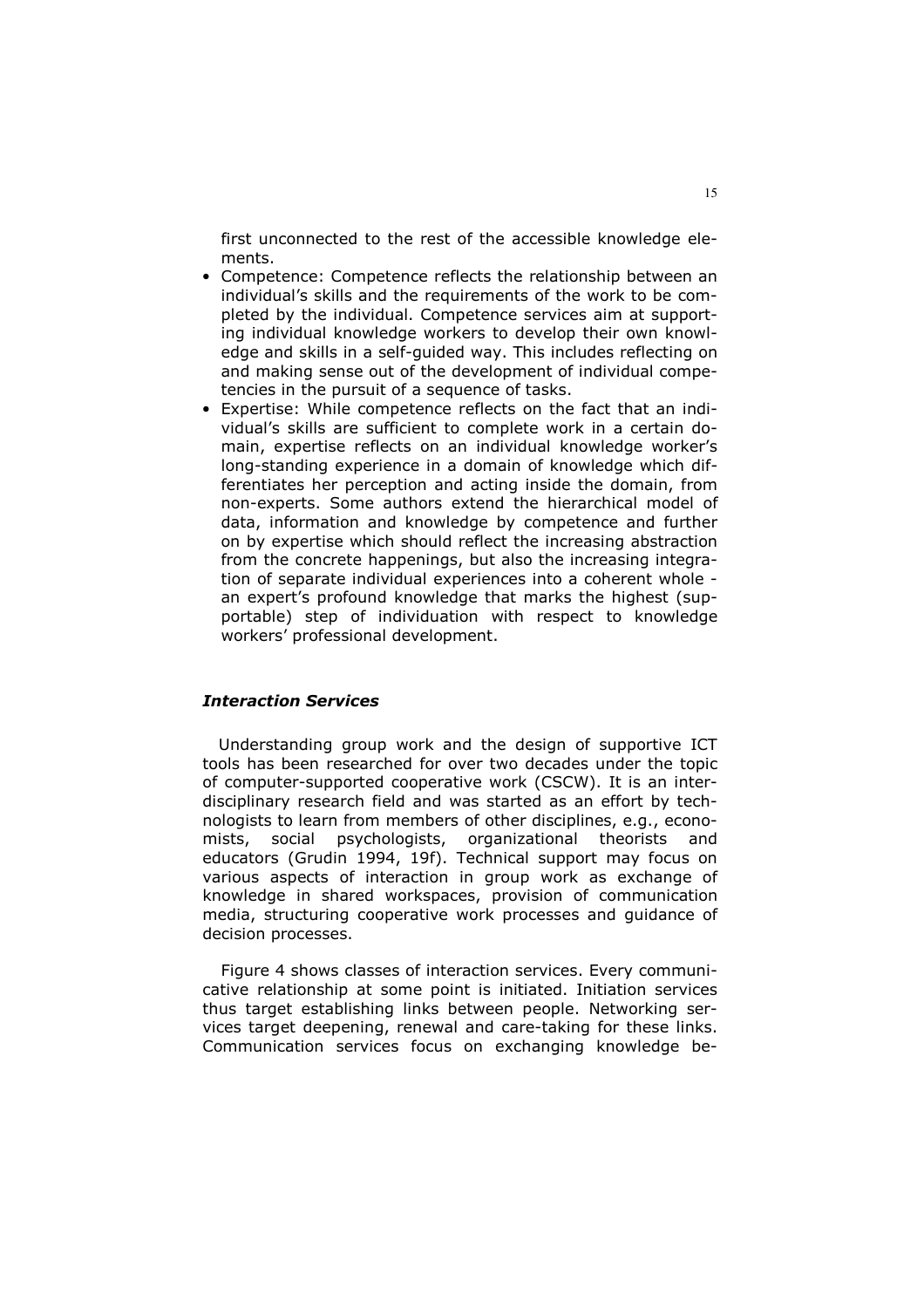tween people and offer various channels to enable or enhance this. Finally, community services target supporting groups characterized by long-term, social relationships with many rather weak links between their members. Consequently, these services form a cycle of increasingly closer forms of interaction as outlined above. Not every relationship evolves through all of these stages. The dashed line between community and initiation indicates that every community may be reenergised by developing links to new people.



Figure 4: Interaction services

## In-form-ation Services

 In-form-ation services bring knowledge into a form so that it can be easily distributed and reused. This process can be labeled as "formalization" since knowledge is expressed by means of, e.g., written language, graphical representations and formulas which involve a more or less strong formalization process in order to emphasize that individual knowledge is transformed to contextualized information instead of knowledge as soon as it is expressed and incorporated by any type of information resource.

Figure 5 displays four general groups of in-form-ation services. Capturing refers to the process of making potentially large amounts of information resources electronically available in the required format and quality. This comprises scanning of paperbased information resources and further processes such as visual post-processing and optical character recognition. It may also include conversion and loading of legacy data in various electronic formats. Manipulation services support coordination and management of changes on information resources. Translation services concern transforming information resources into different structures and formats. They serve the important task of publishing information on the Intranet or the Web. Archiving services

16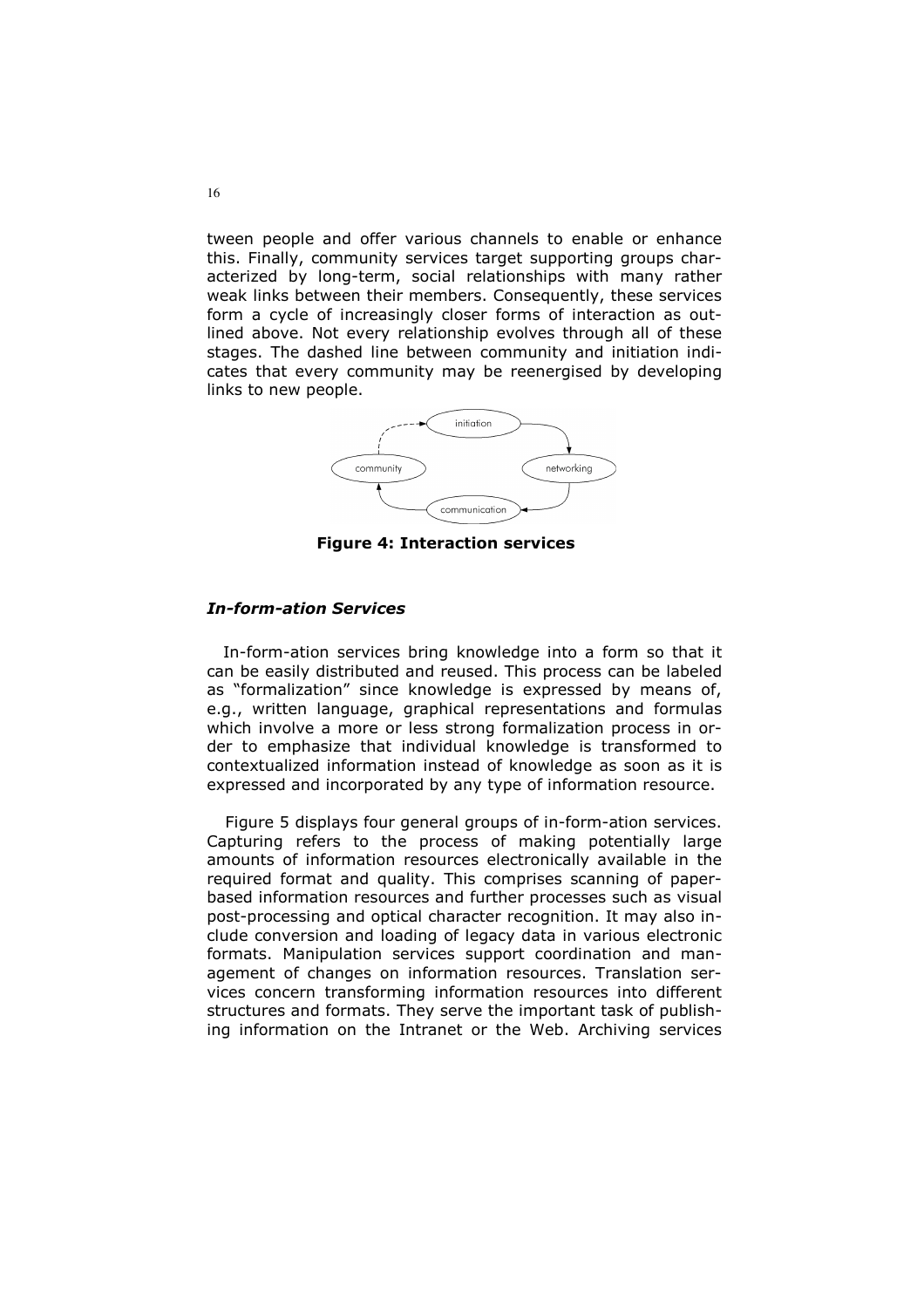help managing retention periods of information resources, storing them in a secure and cost-effective manner and ultimately assist their deletion. They are relevant because legal regulations oblige organizations to keep information resources for defined periods of time and to be able to provide them as pieces of evidence.



Figure 5: In-form-ation services

## Instruction Services

Instruction services target turning material provided in the former steps of the maturity model, particularly formal documents from the in-form-ation step, but also individual contributions from the interaction step, into resources that can be used for self-guided learning or formal instruction. Ultimate aim is to didactically refine material in order to help knowledge workers in building individual and team knowledge. Although instruction services generally can be applied for all types of knowledge, they are primarily instruments to facilitate communication and to transfer implicit, personal knowledge. Figure 6 shows four main categories used to subdivide instruction services.

Contents produced in the preceding steps of the maturing model are typically not well-suited for supporting self-guided learning or formal training. Enrichment services help knowledge workers to refine material deemed suitable for learning with the help of pedagogical and didactical approaches. Composition services use prepared learning material or learning objects as input for creating courses, i.e. arrangements of related learning material or objects. Consumption marks the transition between design time of learning resources and run-time. It primarily consists of using courses delivered to learners by a run-time environment such as a learning management system which needs to be administered. Finally, assignment services describe test and exami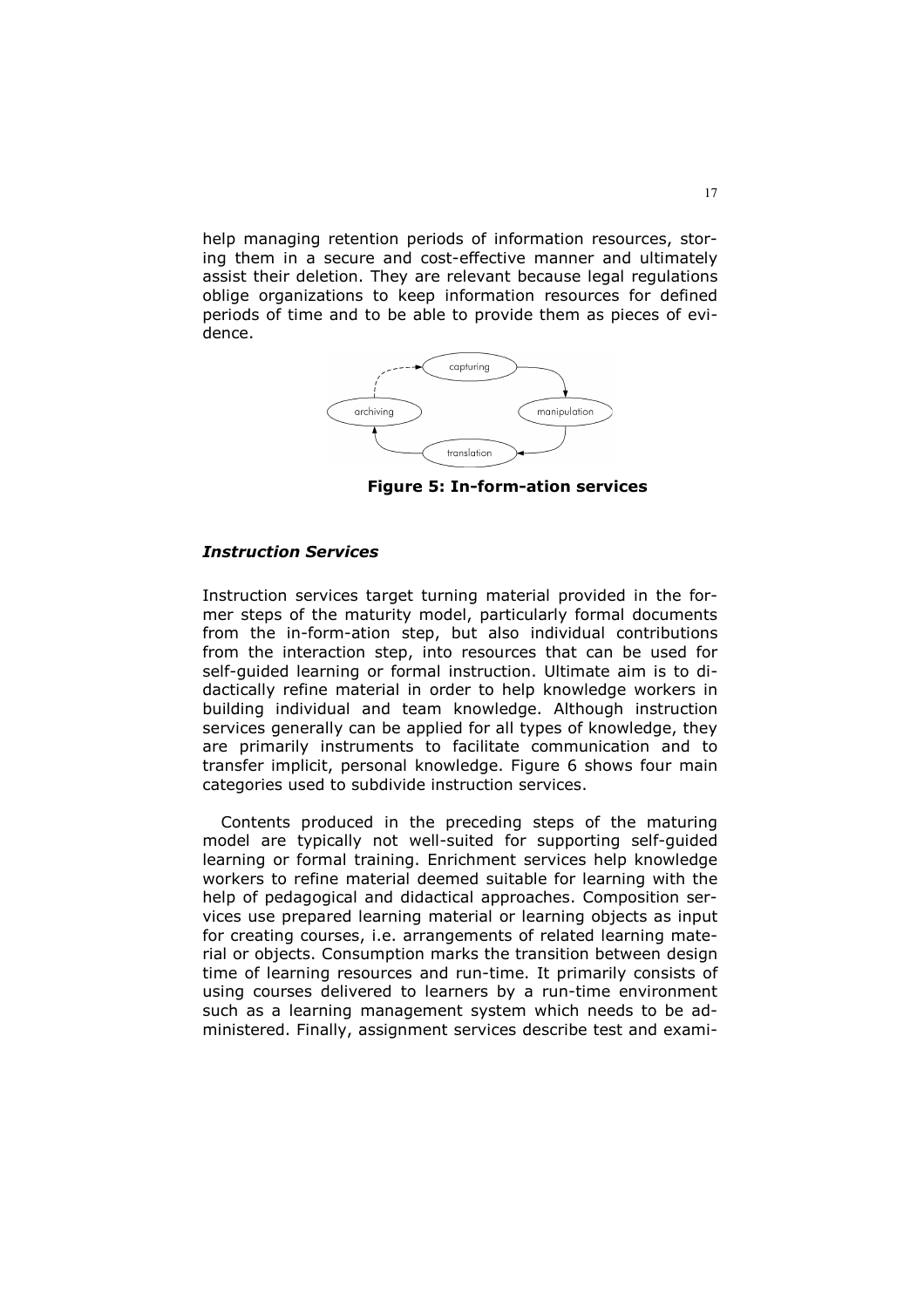nation instruments that can be used in order to evaluate what has been learned.



Figure 6: Instruction services

## Discussion and Conclusion

 Generally, SMEs are on the one hand in a relatively good position with respect to handling of knowledge compared to large organization because of factors like a lower level of knowledge fragmentation and spreading across geographical entities, low degree of formalization and specialization, strong ties between members of the organization, direct access to "knowers", hardly restricted access to documented knowledge, stronger identification of employees with the organization and an often tighter network of informal contacts between employees. On the other hand, it is less likely to find required expertise within the organizational boundaries resulting in a higher need to cooperate, it is often difficult to recruit talent, there are no specific roles that support or guide knowledge activities and, last, but not least, there are little financial resources or time to be allocated to KM initiatives.

This results in a situation in many SMEs that introducing centralized KM systems is seen as not feasible and consequently many employees rely on their own arrangement of ICT services to support their knowledge activities. This calls for flexible ways of arranging services supporting knowledge activities when and by whom they are needed. As one cannot expect large amounts of time and resources for guidance, pragmatic models that allow for a quick analysis of the services that are currently supporting employees in their knowledge activities are needed.

This is what the knowledge maturing model and the corresponding services as described above are intended for. With their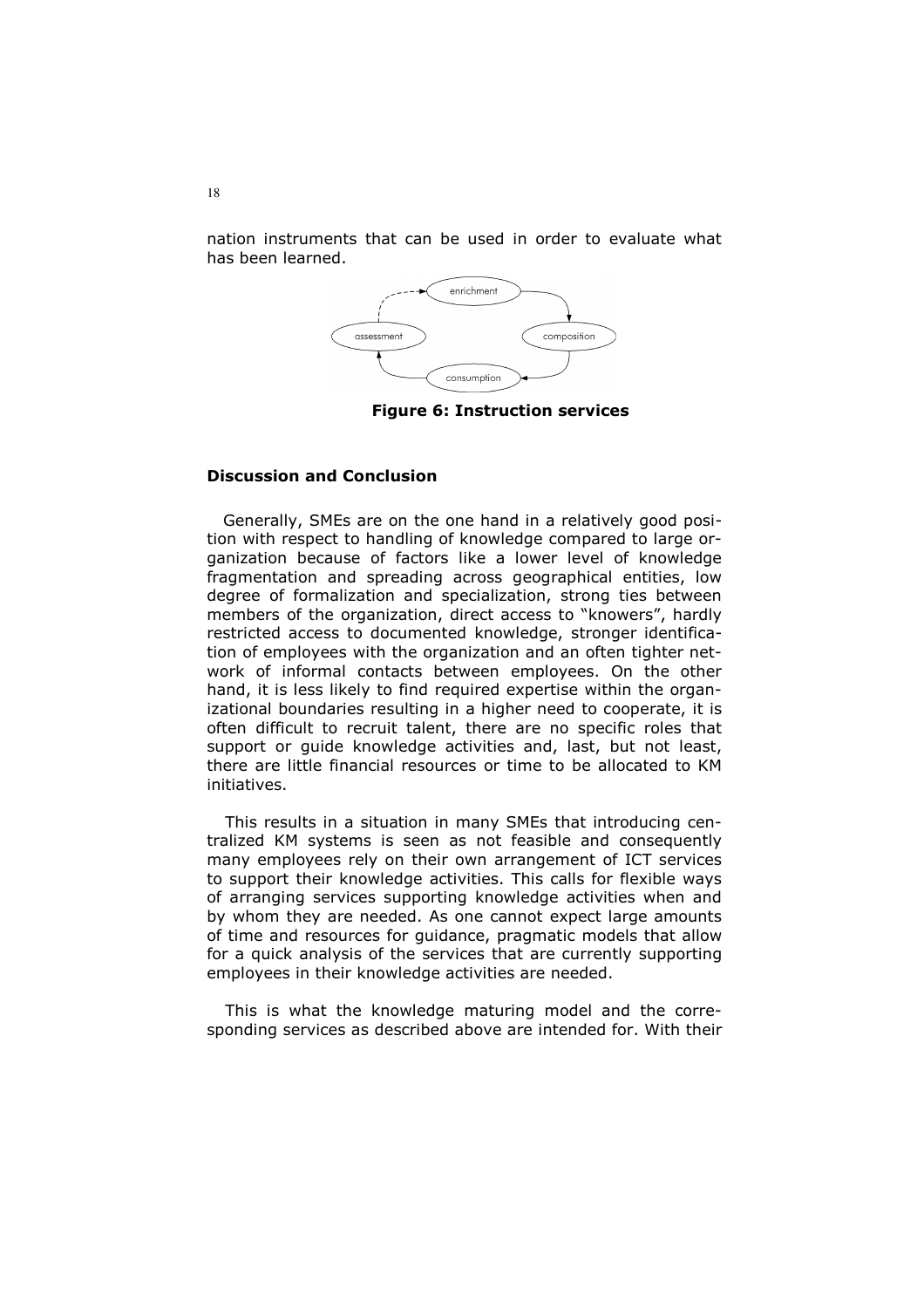help, one could analyze local "good practices" of individual employees (investigation, individuation), informal collections of employees, also called communities (individuation, interaction), teams and work groups (interaction, in-form-ation), the formal handling of documented knowledge (in-form-ation) as well as apprenticeship, mentor-mentee and other relationships with a teaching part (instruction). Specific to SMEs could be an endeavor to extend the scope of analysis to business partners, particularly "good practices" found in supplier, customer and cooperation partner organizations due to close relationships that have to be built with them in order to foster knowledge cooperation.

Moreover, as argued in the section "knowledge services", SMEs can potentially benefit substantially from contents and services offered in a Web 2.0 manner over the Internet. Consequently, "good practices" supposedly include an increasing portion of Web 2.0 contents and services. The knowledge maturing model can be applied to govern the use of such contents and services. For example, services supporting each phase that have been initiated by individual employees can be selected to be shared, described, recommended or even composed into the SME's ICT infrastructure using mashup or SOA technology so that compliance can be assured with respect to the regulations applicable to the organization. A next step could be the analysis of gaps between the services applied to support the individual steps in the knowledge maturing model. Finally, arrangements of services targeting individual steps as well as the connections between them could be suggested as a flexibly configurable knowledge infrastructure.

In summary, this paper presented the knowledge maturing model together with a structured list of knowledge services and discussed their potential support from the perspective of SMEs. The paper gave several examples of how this model could be used as a pragmatic instrument to help SMEs in exploiting the promised benefits of Web 2.0 services and deploying a KM approach that can be characterized as "lightweight", "on-demand" and "just-in-time" (Davenport & Glaser, 2002; Tsui, 2005) as opposed to the often far-reaching, resource-intensive and centralized KM approaches suggested for large organizations.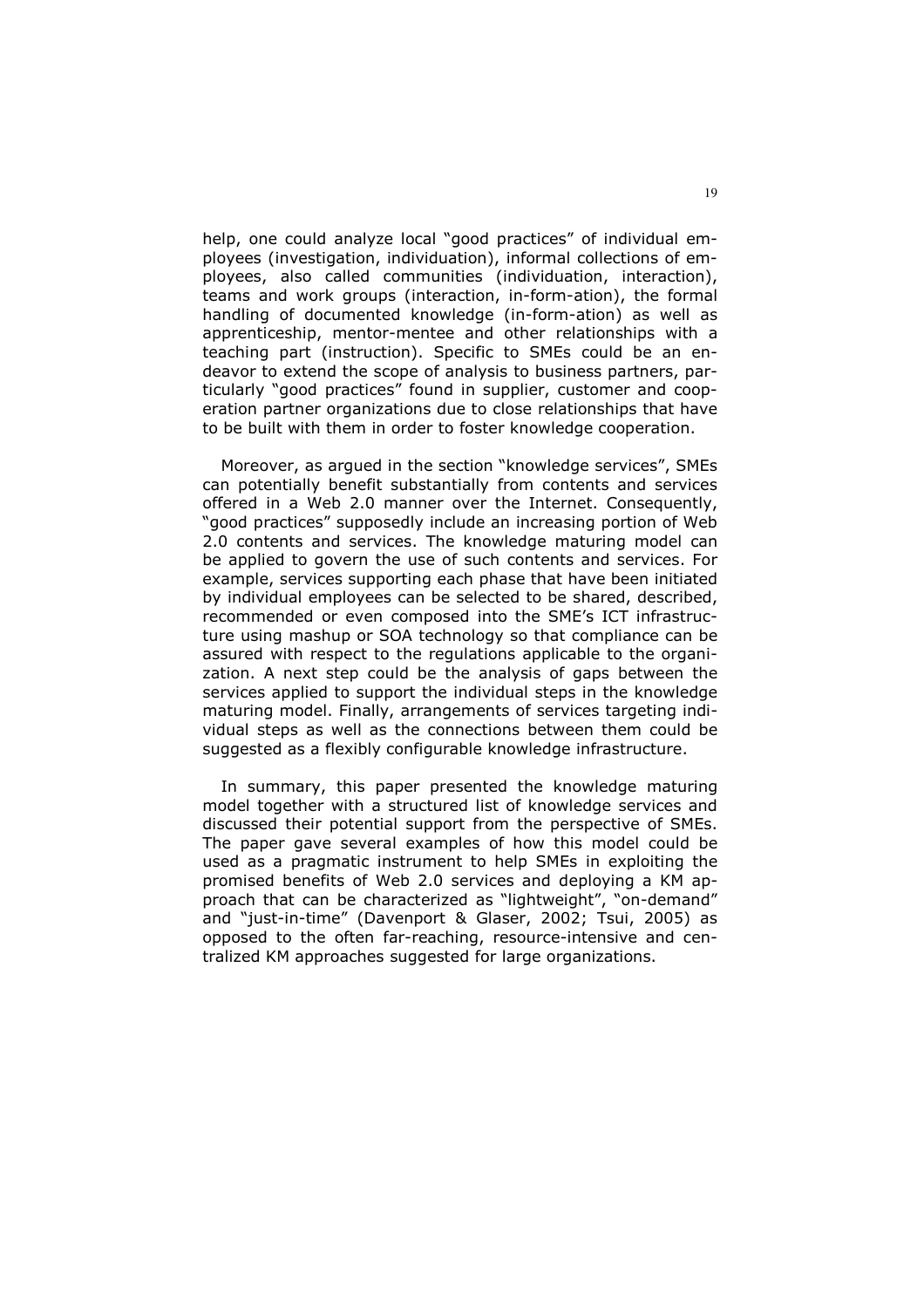#### References

- Alonso, G., Casati, F., Kuno, H. & Machiraju, V. (2004). Web services. Concepts, architectures and applications. Berlin.
- April, K. A. (2002). Guidelines for developing a k-strategy. Journal of Knowledge Management, 6(5), 445-456.
- Alvesson, M. (2004). Knowledge work and knowledge-intensive firms. Oxford.
- Braun, S., Schmidt, A., Walter, A. & Zacharias, V. (2008). The Ontology Maturing Approach to Collaborative and Work-Integrated Ontology Development: Evaluation Results and Future Directions. International Workshop on Emergent Semantics and Ontology Evolution (ESOE), ISWC 2007, Busan/Korea
- Davenport, T. H., & Glaser, J. (2002). Just-in-time delivery comes to knowledge management. Harvard Business Review, July 2002, 5-9.
- Davenport, T. H., Jarvenpaa, S. L. & Beers, M. C. (1996). Improving knowledge work processes. Sloan Management Review, 37(4), 53-65.
- Drucker, P. F. (1994). The age of social transformation. The Atlantic Monthly, 274(5), 53-80.
- Grudin, J. (1994). Computer-Supported Cooperative Work: History and focus. IEEE Computer. 5 (27), 19-26.
- Hädrich, T. (2008). Situation-oriented Provision of Knowledge Services. PhD Thesis, Martin-Luther-University of Halle-Wittenberg 2008.
- Hansen, M. T., Nohria, N. & Tierney, T. (1999). What' s your strategy for managing knowledge. Harvard Business Review, March - April 1999, 680-689.
- Krafzig, D., Banke, K. & Slama, D. (2005). Enterprise SOA: Service-oriented architecture best practices. Upper Saddle River.
- Maier, R. (2007). Knowledge management systems. Information and communication technologies for knowledge management 3 ed., Berlin.
- Maier, R., Hädrich, T. & Peinl, R. (2009). Enterprise knowledge infrastructures. 2 ed., Berlin.
- Maier, R. & Schmidt, A. (2007): Characterizing Knowledge Maturing. A Conceptual Process Model for Integrating E-Learning and Knowledge Management. Proceedings of WM 2007 - 4<sup>th</sup> Conference on Professional Knowledge Management. Experiences and Visions, Potsdam 2007, 325-333.
- Maier, R. & Thalmann, S. (2008). Institutionalised collaborative tagging as an instrument for managing maturing learning and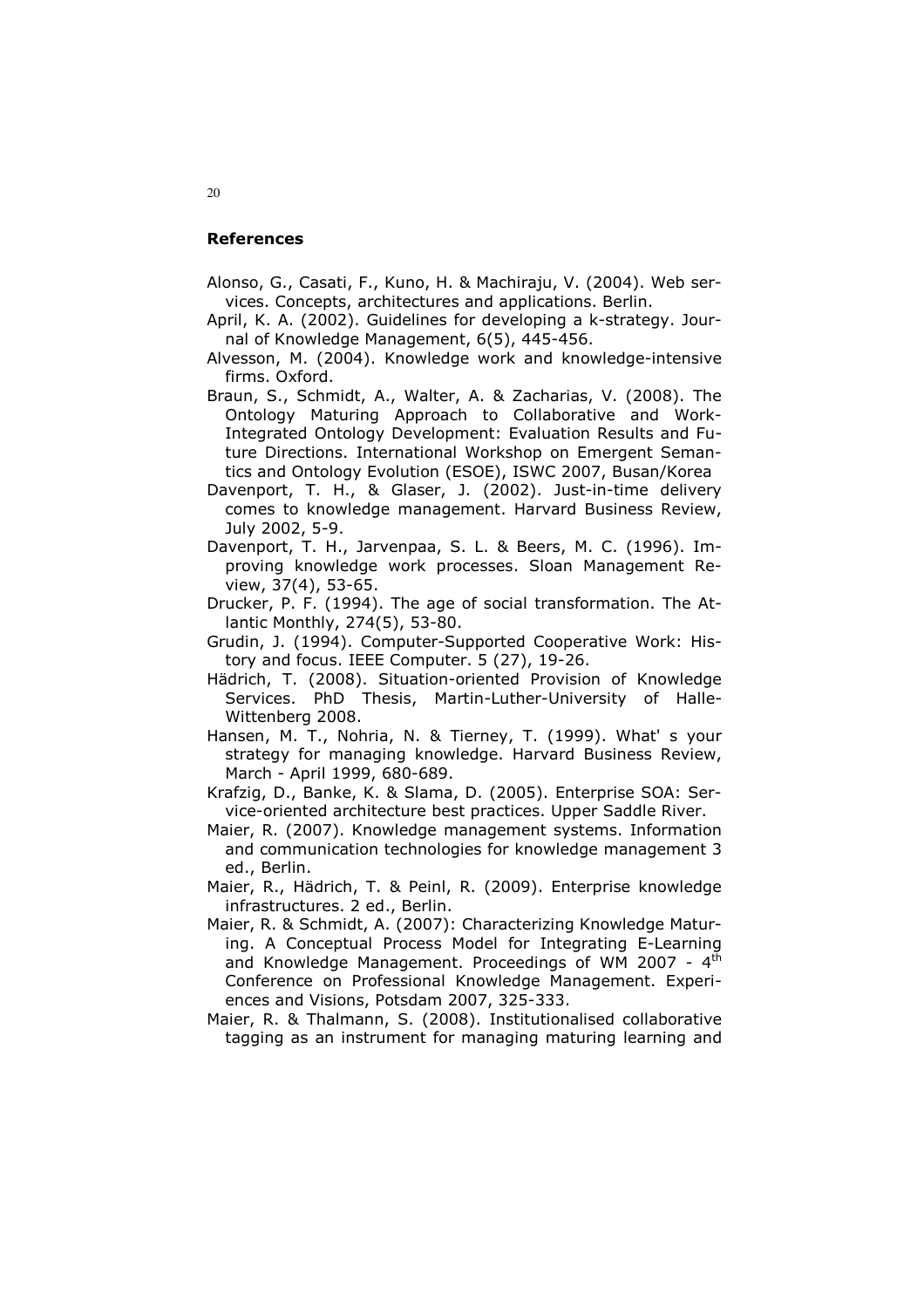knowledge resources. International Journal of Technology Enhanced Learning (IJTEL), 1/2 (1), 70–84.

- Maslow, A.H. (1943). A Theory of Human Motivation. Psychological Review 50, 370-396.
- Ordóñez de Pablos, P. (2002). Knowledge management and organizational learning:Typologies of knowledge strategies in the spanish manufacturing industry from 1995 to 1999. Journal of Knowledge Management, 6(1), 52-62.
- O'Reilly, T (2005). What Is Web 2.0. Design Patterns and Business Models for the Next Generation of Software, 30.9.2005, URL:

http://www.oreillynet.com/pub/a/oreilly/tim/news/2005/09/30 /what-is-web-20.html.

- Schmidt, A. (2005). Knowledge Maturing and the Continuity of Context as a Unifying Concept for Integrating Knowledge Management and E-Learning. Proceedings of I-KNOW Conference 2005, Graz.
- Schultze, U. (2000). A Confessional Account of an Ethnography about Knowledge Work. Management Information Systems Quarterly. 1 (24), 1-39.
- Siemens, G. (2005). Connectivism: Learning as Network Creation, tion, the contract of the contract of the elearnspace, the elearns of the contract of the elearns of the contract of the contract of the contract of the contract of the contract of the contract of the contract of the

http://www.elearnspace.org/Articles/networks.htm, last access: 2008/12/12

- Starbuck, W.H. (1992). Learning by Knowledge-Intensive Firms. Journal of Management Studies. 29 (6), 713-740.
- Tsui, E. (2005). The role of IT in KM: Where are we now and where are we heading? Journal of Knowledge Management, 9(1), 3-6.
- Watson, R. T. (2005). Data Management. Data Bases & Organizations. 5<sup>th</sup> edition, New York.

Watson, R. T. (2008). Evolutionary Information Systems. Presentation at the University of Innsbruck, 2008.

- W3C (2004). Web services glossary. http://www.w3.org/TR/2004/NOTE-ws-gloss-20040211/ last access: 2008/12/12
- Wolff, E. N. (2005). The growth of information workers. Communications of the ACM, 48(10), 37-42.
- Zacharias, V., Braun, S. & Schmidt, A. (2009). Social Semantic Bookmarking with SOBOLEO. Murugesan, S. (ed.): Handbook of Research on Web 2.0, 3.0 and X.0: Technologies, Business, and Social Applications, 2009.